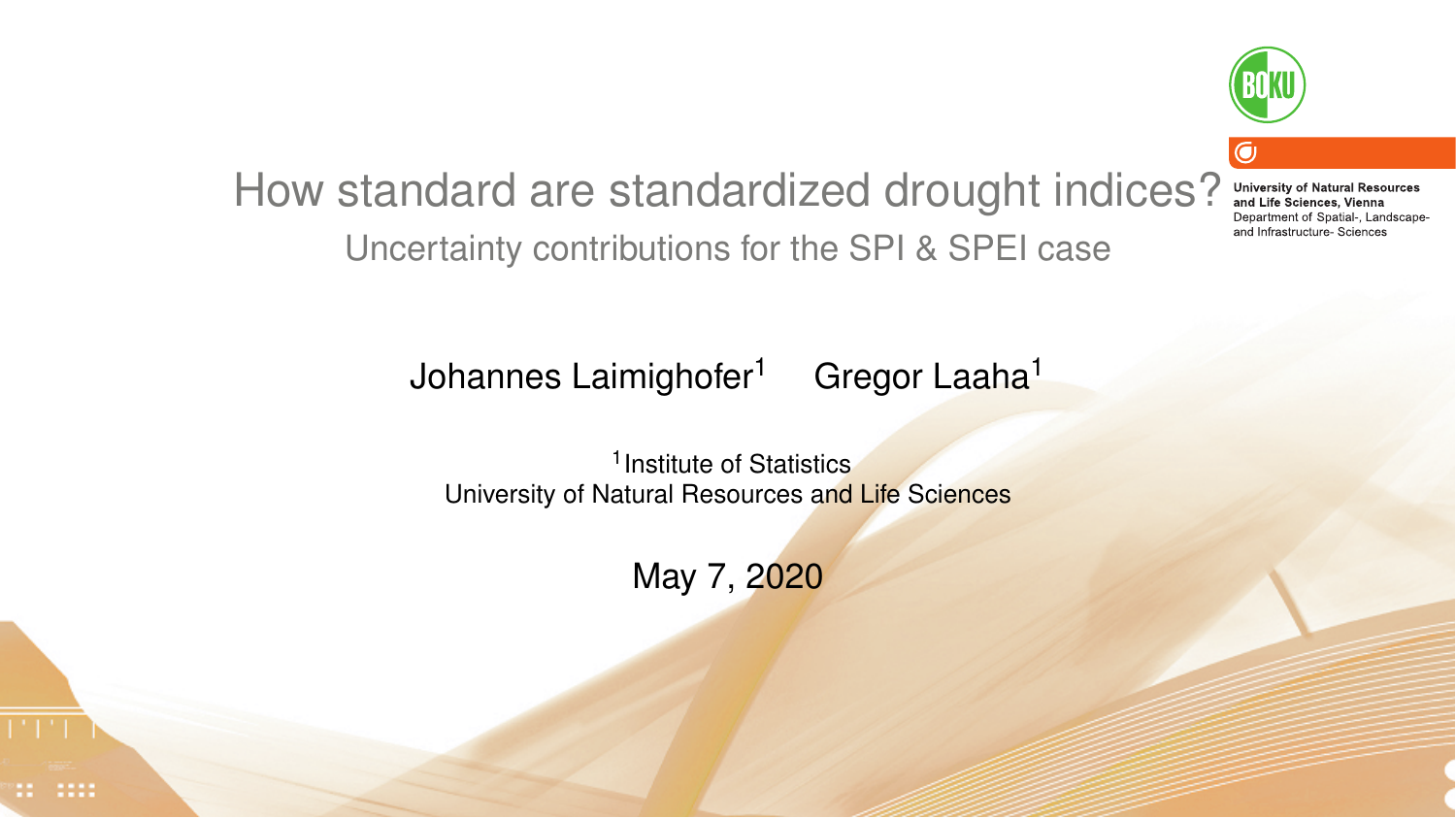## **Introduction**



- **Uncertainty of calculation procedure is either out** of the analysts control - *sample size, observation period*, or can be subjectively decided - *choice of distribution, method of parameter estimation and use of a goodness of fit test*.
- $\blacksquare$  In our study we analyse relative and total uncertainties of the calculation procedure in one, comprehensive, statistical framework
- **43 stations** in Austria of the HISTALP network for SPI, and **25** stations for the SPEI are used.



Overview of the used stations in the HISTALP network.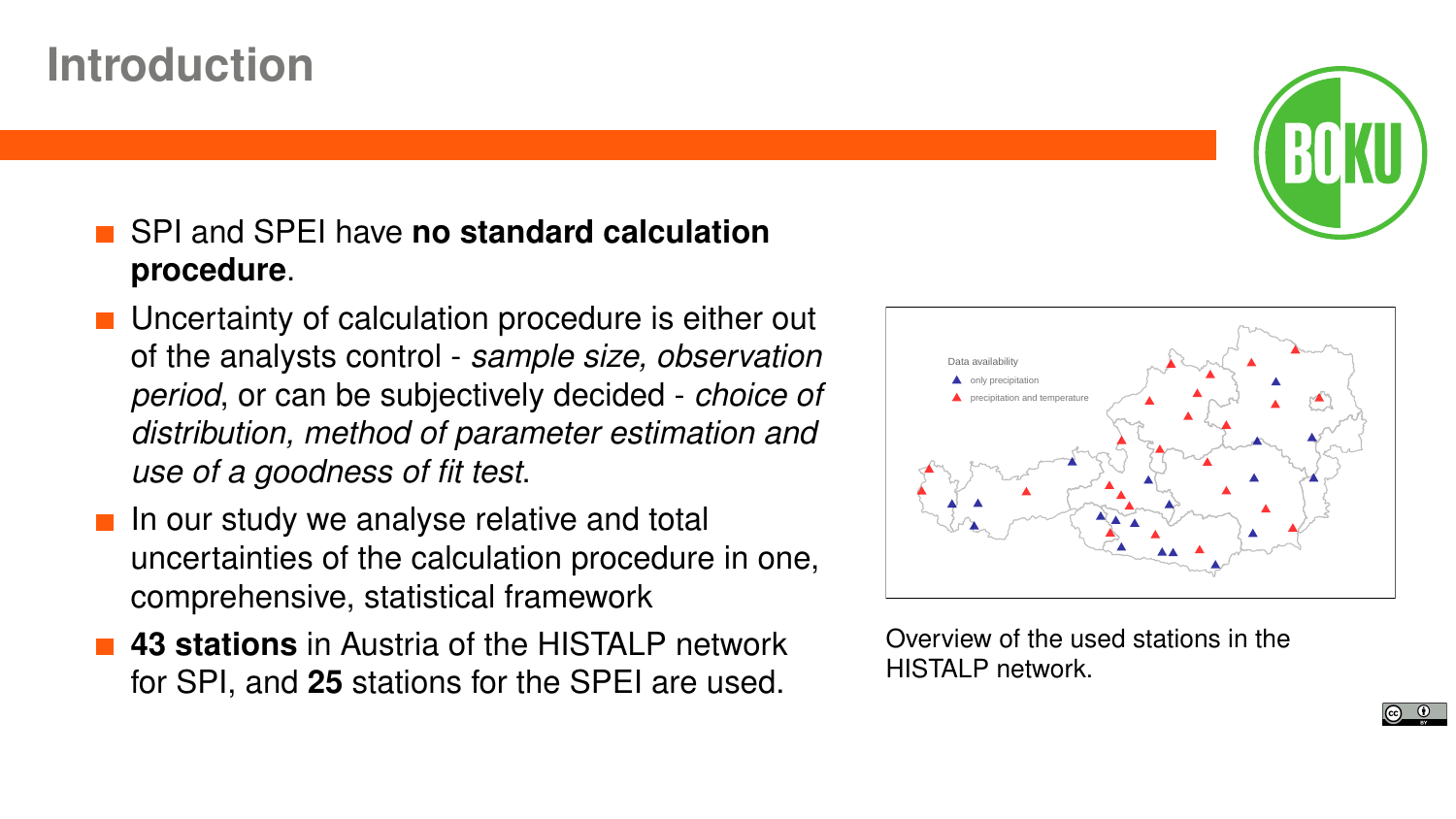## **Model design**

- For each time series a reference precipitation is calculated, with a theoretical drought index value  $of -2$ .
- To show the variability in the results we use **8 different distribution** for the SPI and **5** for the SPEI.
- **3** different methods of **parameter estimation** and application of a **GOF-test** or not.
- 3 different sample sizes with non-overlapping **observation periods**.
- **All possible outcomes are calculated for each time** series and the deviations to a reference value of SPI/SPEI = -2 are used to calculate the expected error by use of the **RMSE**.
- Relative uncertainty contributions of each calculation step are estimated by a **Linear Mixed Model (LMM)**.



Overview of the different calculation possibilities in our model design. Yellow indicates the uncertainties are calculated outside the LMM accumulation period and sample size. Red indicates the uncertainty is calculated inside the LMM - observation period, parameter estimation, choice of distribution and use of a GOF-test.



 $\circledcirc$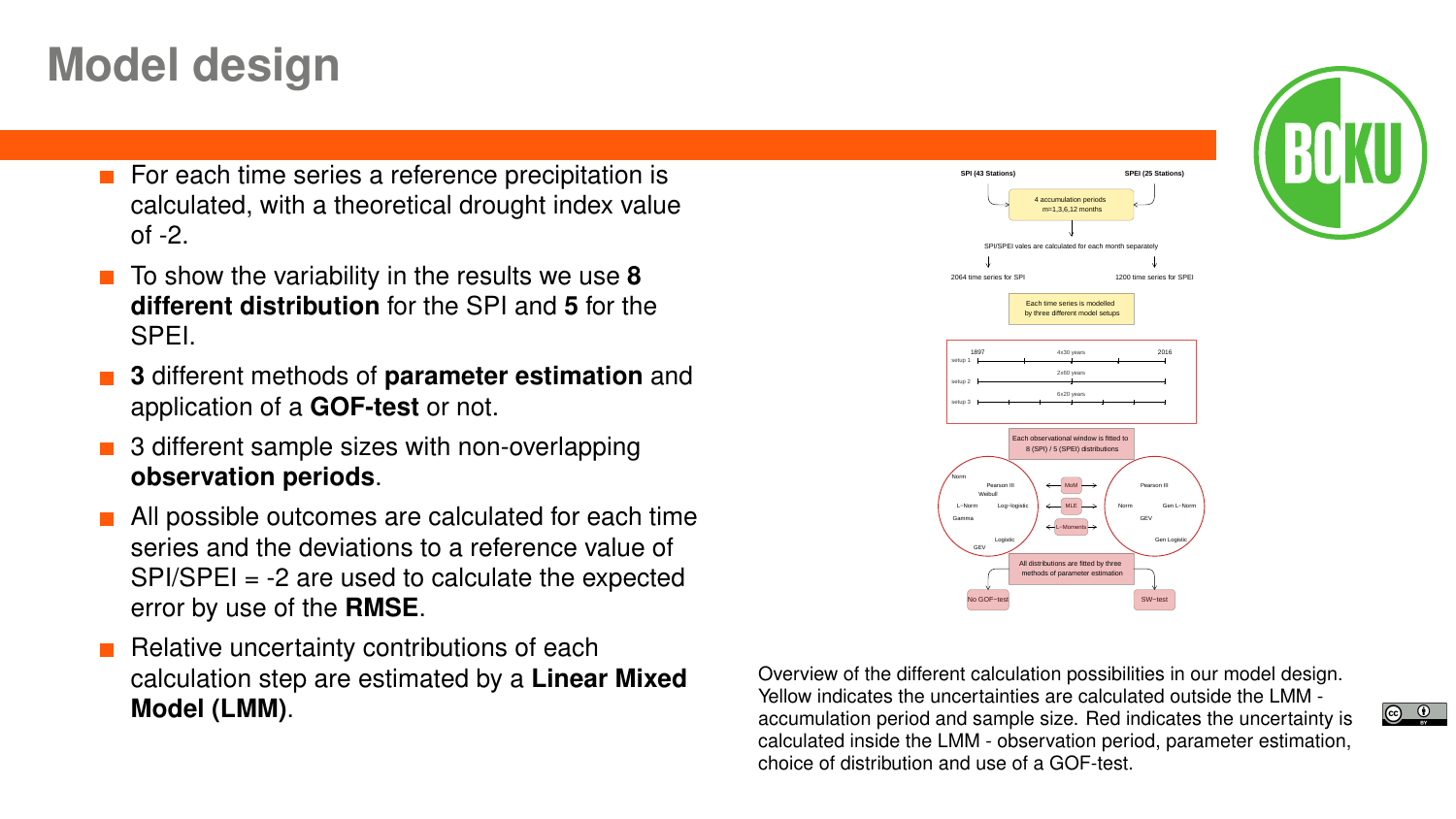## **Variability**



The four panels show the variations of each uncertainty for January with one month of aggregation in Vienna-Hohe Warte. Panel (a) shows variations for the choice of the distribution. Panel (b) variations for the method of parameter estimation. Panel (c) variations in the observation period. Panel (d) variations of the use of a GOF-test. The points are randomly ordered on the y axis. Red vertical line indicates the "true" SPI value.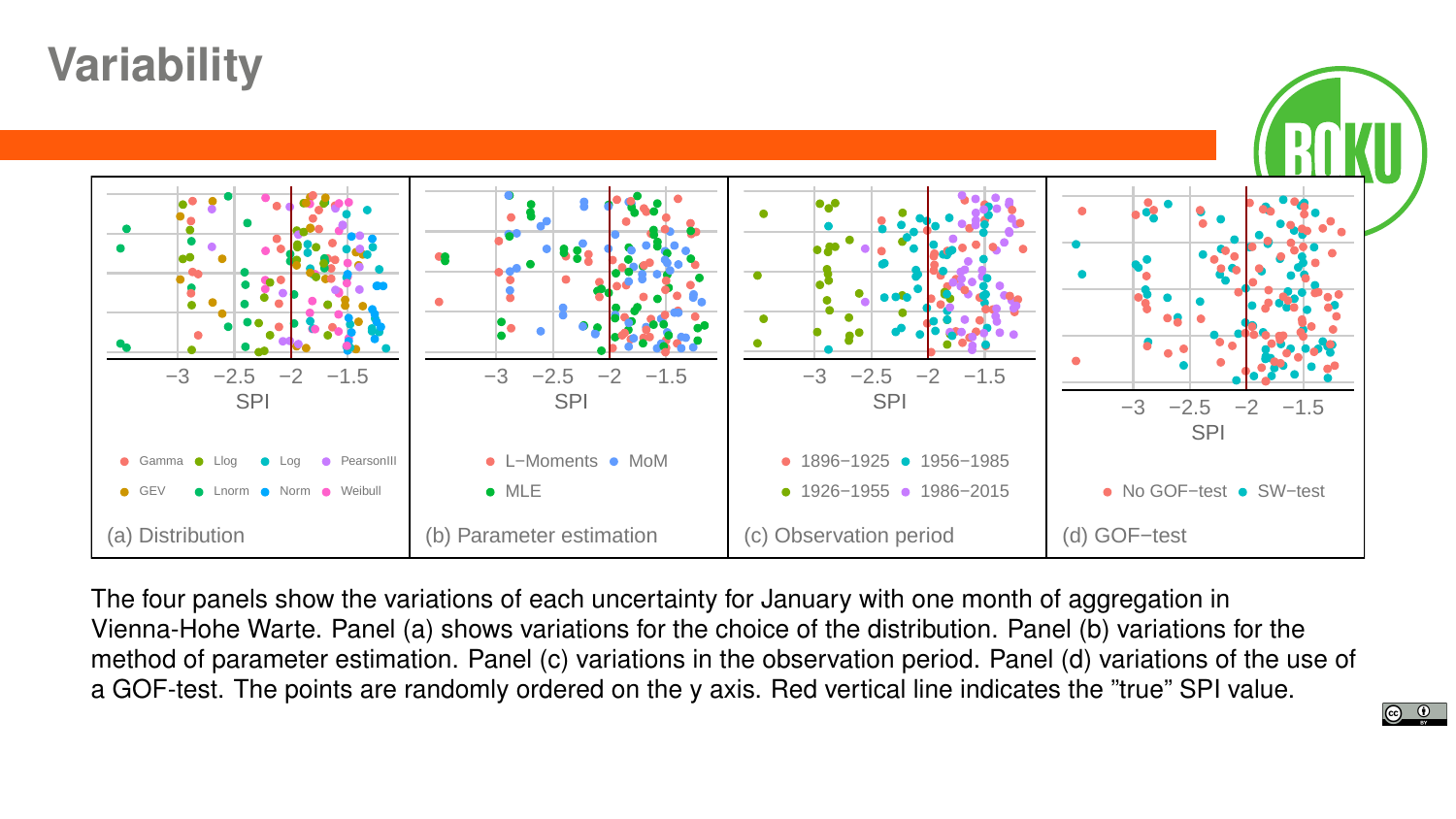**RMSE**



As a first indicator of the error of the calculation procedure we can calculate the RMSE for each obtained time series (6192 for the SPI, 3600 for the SPI). Each plot shows the histograms of the RMSE, separated by sample size and accumulation periods. Panel (a) shows the SPI, panel (b) shows the SPEI. Clearly the error is reduced by increasing the sample size.

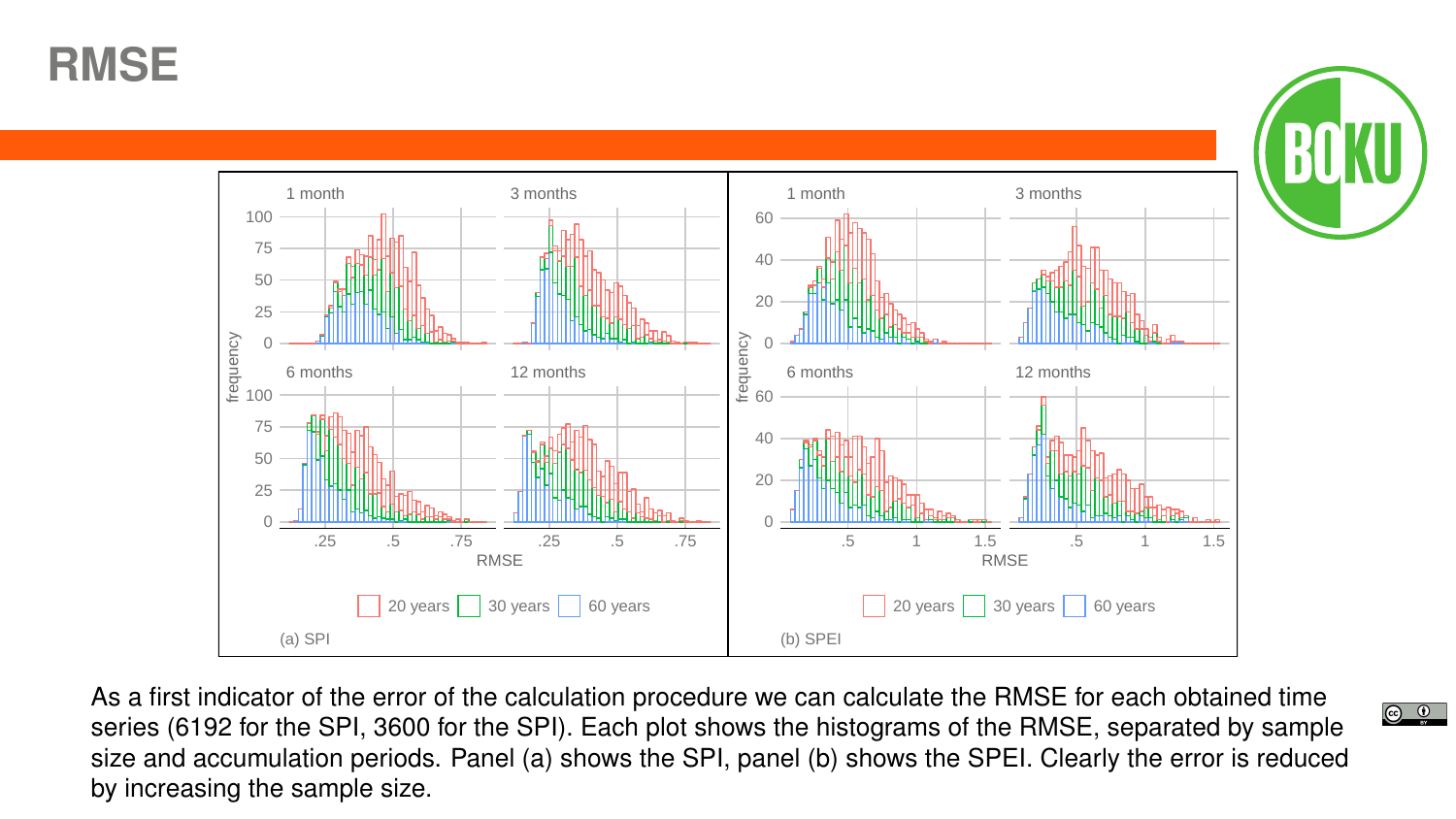# **Linear Mixed Model (LMM)**

- **The Get unbiased estimates**, and to consider the fact, that not all possibilities are included, we used an *LMM* with **random effects** only for estimating the uncertainty contributions.
- $\mathbf{r}$ Model parameters are estimated by *Restrictive maximum likeliood (REML)*.
- Significance testing is performed by a *Restricted likelihood ratio test (RLRT)* and *the AIC*.
- A *LMM* is estimated for each time series, to avoid high residuals in an overall model.
- Results indicate that the two dominant uncertainties are the choice of the distribution and the observation period for both indices.



Relative uncertainty contributions over all stations, estimated by a LMM.  $\boxed{\odot}$  0 Relative uncertainty contributions are defined by the variance of a single effect divided by the total uncertainty.